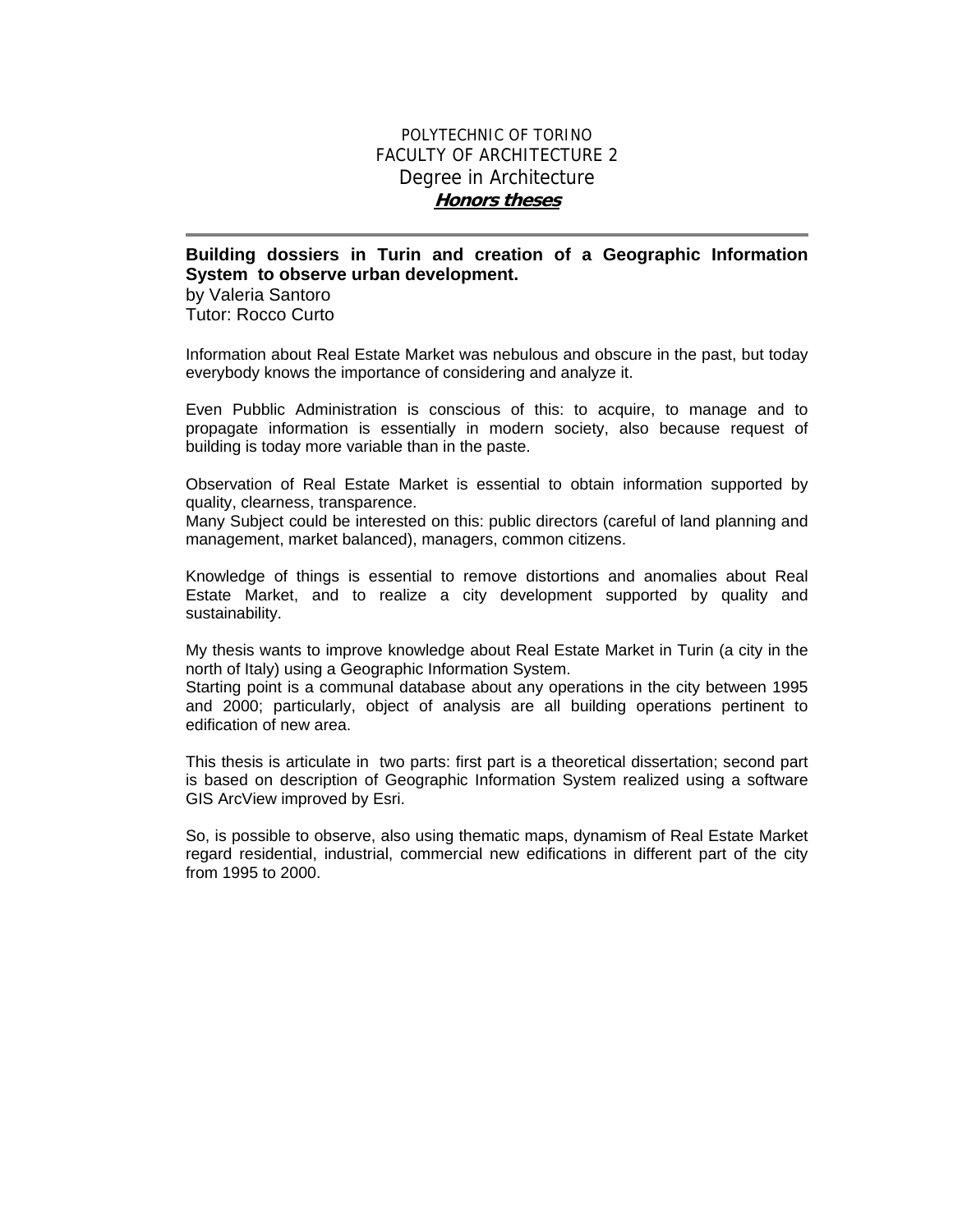

Plan of Turin and articulation in sectors



Residential buildings from 1995 to 2000